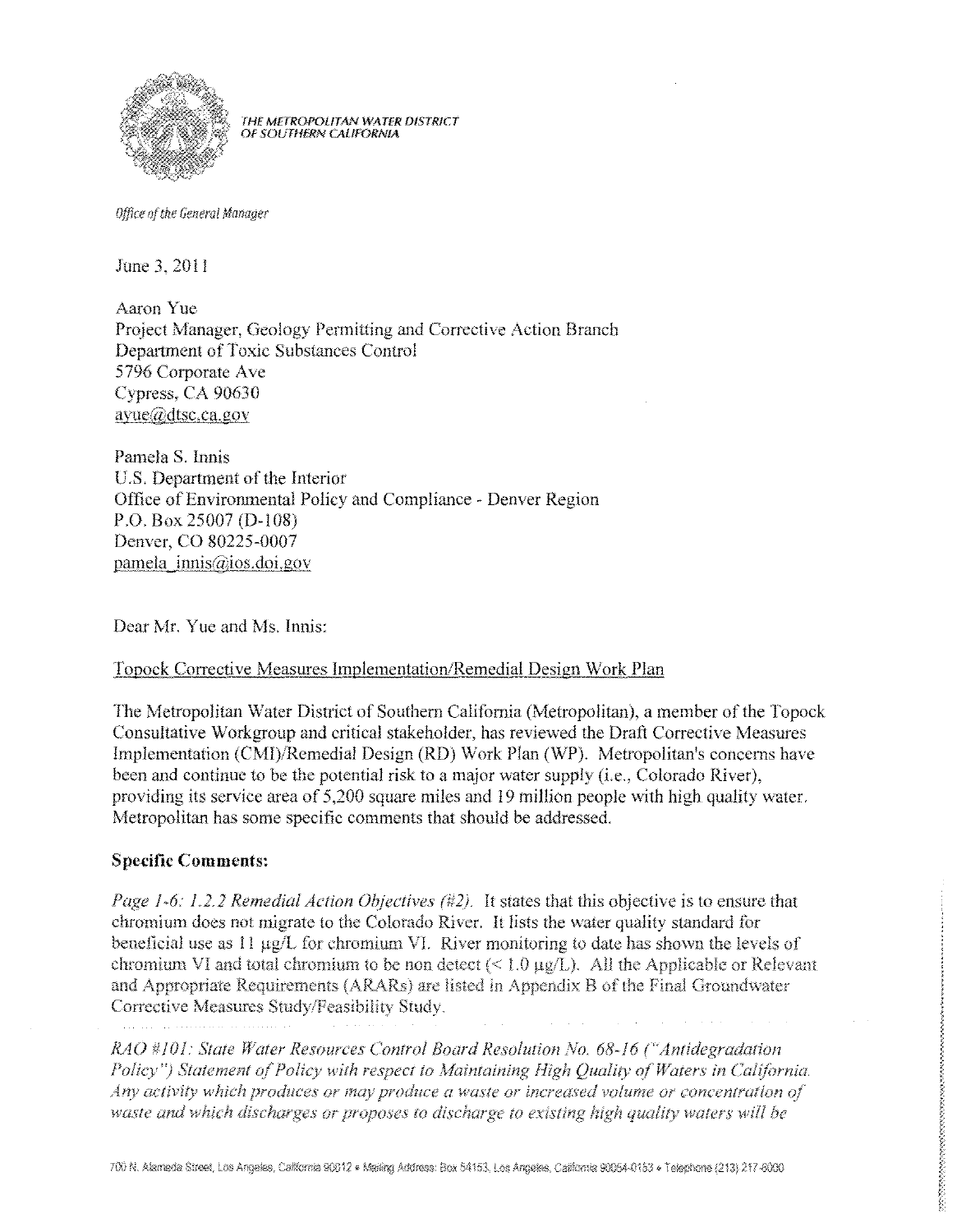Mr. Aaron Yue, DTSC Ms. Pamela S. Innis, U.S. Dept. of the Interior Page 2 June 3, 2011

*required to meet waste discharge requirements which will result in the best practicable treatment or control of the discharge necessary to assure that (a) a pollution or nuisance will not occur and (b) the highest water quality consistent with maximum benefit to the people of the Stale will be maintained* 

Therefore, the objective should include a non degradation objective to not exceed current conditions (i.e.,  $\leq 1.0 \,\mu$ g/L) in the Colorado River.

*Page* 2-6: *East Ravine Wells.* It states that each well will be connected to a groundwater conveyance header that will be connected to the Embayment extraction well network. Will this be routed to the MW-20 Bench?

*Page 2-12: Monitored Natural Attenuation (MNA).* It is not clear how the geochemical conditions that provide the reducing zone in the fluvial sediments will be monitored with respect to MNA and the potential loss of the reducing zone, such as during a period of river scour.

*Page 2-14 & 2-15: Disposal/Reuse of Treated Wastewater.* The quality of the Remedy Wastewater after treatment is not clear from the work plan, although presumably the wastewater would meet Waste Discharge Requirements. Options 3 and 5 involve discharge of the wastewater to ponds or galleries that allow the water to percolate back to the groundwater and subsequently to the Colorado River. Due to the uncertainty of the quality of the Remedy Wastewater, these two options  $(3 \& 5)$  plus any other that would involve either a direct or indirect discharge to the Colorado River should be eliminated from the work plan.

*Section 3.1: Hydrogeology and Plume Dimensions.* In this section, recognition should be made to the saline plume that occurs on the alluvium/bedrock interface within the chromium plume as it may impose recalcitrant characteristics with respect to the planned remedy.

*Pages* 5-3 *10* 5-6: *Section* 5.2 *and* 5.3. This seclion discusses the transition from the Interim Measures to the Groundwater Remedy. Currently the WP does not include specific criteria for evaluating the protection of the Colorado River water during the transitioning from the 1M to the final groundwater remedy. Specific criteria must be delineated during the remedial design process.

Section 6.3.3: Fate and Transport Evaluation. This section describes that "various in-situ remedial scenarios" will be developed and used to "provide detailed information to guide the engineering design task while serving as a platform to evaluate the effects of design decisions on the by-product footprint" This section should include some conceptual examples or the criteria base tor the various in-situ remedial scenarios that will be developed for the purpose of engineering design.

ことろうどうどう

医阿斯巴斯 中国的中国的

 $\mathcal{L}_{\rm{eff}}$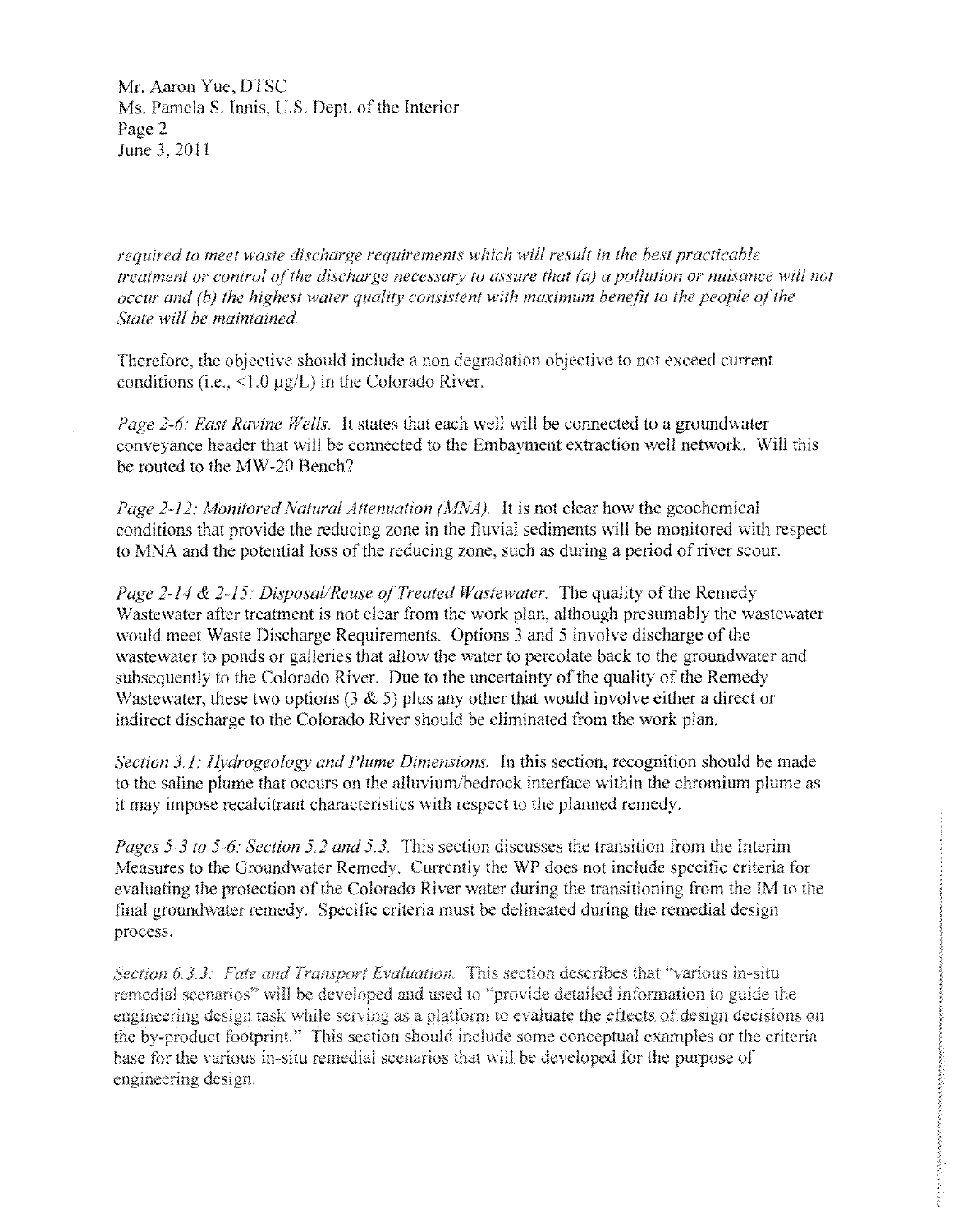Mr. Aaron Yue, DTSC Ms. Pamela S. Innis, U.S. Dept. of the Interior Page 3 June 3, 2011

*Figure 2-1a* - *Conceptual Remedy Site Plan California Portion.* This figure includes similar symbols for freshwater injection wells and injection wells for carbon amended water. It is difficult to discern the difference between these wells on the figure because of the close similarity in symbols. It is suggested to use dissimilar symbols for these wells.

Metropolitan appreciates the opportunity to comment on the CMI/RD WP. We find the WP to be a good strategy document for the remedial design process and ultimately the final remedial design, We believe the implementation of the Groundwater Remedy is necessary to protect the Colorado River and its users. We look forward to working with you towards the expedient implementation of the groundwater remedy. If you have any questions, please contact me at 213-217-5646 or bkoch@mwdh20.com.

Sincerely,

Ract toch

Bart Koch EHS Section Manager Metropolitan Water District of Southern California P.O. Box 54153 Los Angeles, CA 90054-0153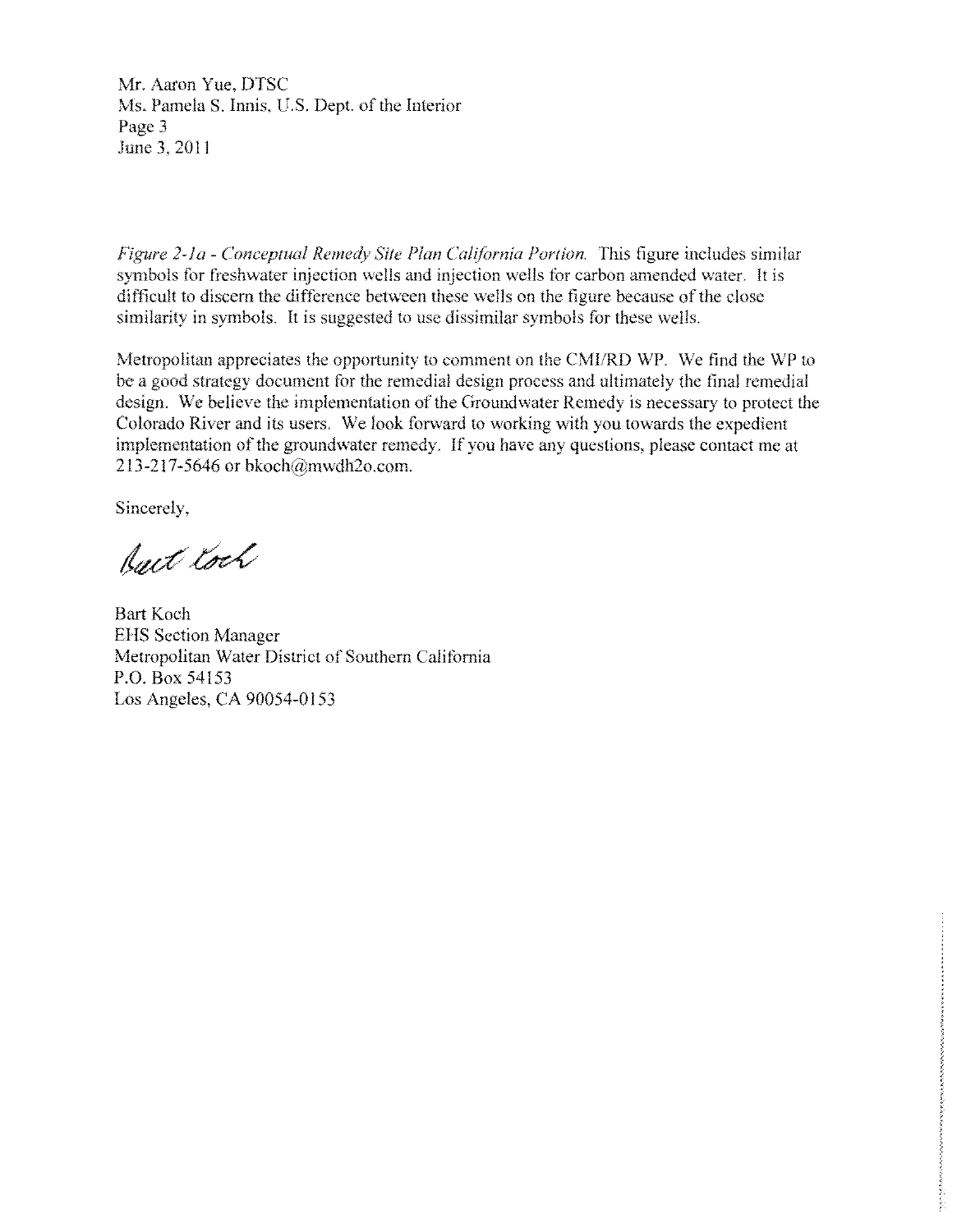Mr. Aaron Yue, DTSC Ms. Pamela S. Innis, U.S. Dept. of the Interior Page 4 June 3. 20J!

ee:

Abbas Amirteymoori Environmental Program Manager I Colorado River Board of California 770 Fairmont Avenue, Suite 100, Glendale, CA 91203-1035 aamir@crb.ca.gov

Steve Bigley Water Quality Manager Coachella Valley Water District Post Office Box 1058 Coachella. CA 92236  $sbigley@cvwd.org$ 

Dave Fogerson Sr. Civil Engineer San Diego County Water Authority 4677 Overland Ave. San Diego, CA 92123-1233 DFogerson@sdcwa.org

E. Fordham Geopentech 525 N. Cabrillo Park Drive Suite 280 Santa Ana. CA 92701 eric fordham@geopentech.com

David Gilbert Mail Code B24A P.O. Box 770000 San Francisco, CA 94177-001 DAG6@pge.com

**Yvonne Meeks** Chromium Remediation Project Office 4325 South Higuera Street San Luis Obisbo, CA 93401 yiml@pgc.com

**Registre**